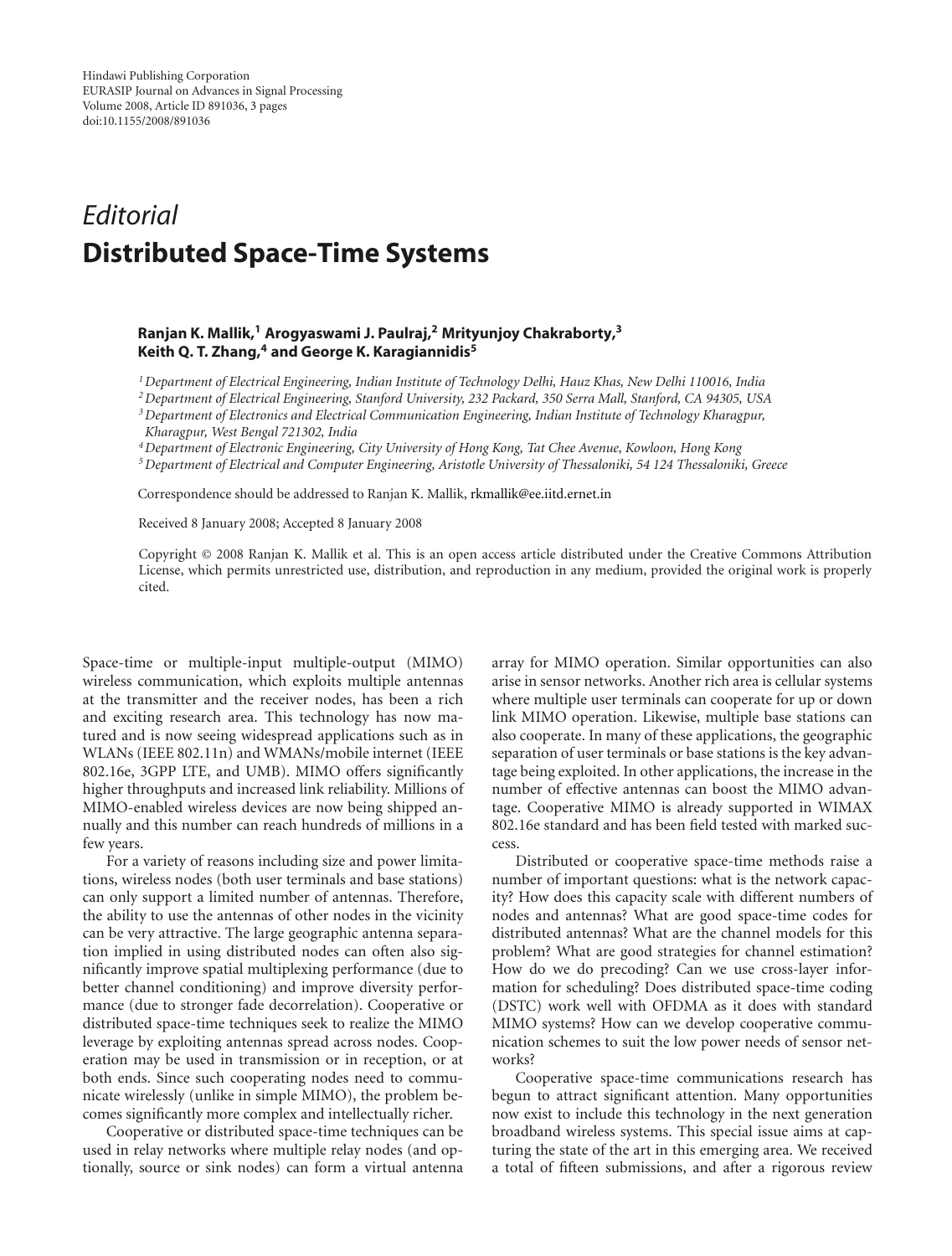process, a total of eleven papers have been selected. They cover topics ranging from systems design, DSTC, applications to sensor networks, and routing. We hope this collection will be a significant contribution to the growth of this important field.

The first four papers focus on system design and optimization. The paper "Distributed space-time block coded transmission with imperfect channel estimation: achievable rate and power allocation" by L. Musavian and S. Aissa investigates the effects of channel estimation error at the receiver on the achievable rate of distributed space-time block coding. The authors present efficient bounds on the mutual information of distributed space-time block codes (DST-BCs) when the channel gains and channel estimation error variances pertaining to different transmitter/receiver links are unequal. Furthermore, they propose an optimum power transmission strategy to achieve the outage capacity lower bound of DSTBCs under arbitrary number of transmit and receive antennas and provide closed-form expressions for this capacity metric. The next paper "Cooperative multibeamforming in ad hoc networks" by C. Li and X. Wang considers a scenario with multiple source nodes cooperatively forming multiple data-carrying beams toward multiple destination nodes. An iterative transmit power allocation algorithm is proposed under fixed beamformers subject to the maximal transmit power constraint as well as the minimal receive signal-to-interference-plus-noise ratio and receive power constraints. In addition, a joint optimization algorithm is developed to iteratively optimize the powers and the beamformers. Further, since channel state information (CSI) is required by the sources to perform this optimization, a cooperative scheme is proposed to implement a simple CSI estimation and feedback mechanism. The next paper "NAF, OAF, or noncooperation: which protocol to choose?" by A. Saadani and O. Traore addresses the problem of choosing between communicating without cooperation or by using one of the two well-known amplify and forward (AF) cooperative protocols, orthogonal or nonorthogonal. This problem is translated to a power sharing problem on the cooperation frame between source and relays, aiming to maximize the short-term channel capacity. The obtained solution shows that the cooperative protocol choice depends only on the available power at the relays. Furthermore, an efficient power allocation scheme is proposed, where relay selection improves the outage probability compared to the selective orthogonal and nonorthogonal protocols, with a significant capacity gain. The paper "How to solve the problem of bad performance of cooperative protocols at low SNR?" by C. Hucher et al. proposes some new adaptive AF and decode and forward (DF) protocols using a selection criterion which is a function of the instantaneous capacities of all possible transmission schemes (with or without cooperation). Results show that the adaptive cooperation protocols compensate for the performance degradation of cooperation protocols at low signal-to-noise ratio (SNR).

The next three papers are on coding for distributed systems. The paper "Censored distributed space-time coding for wireless sensor networks" by S. Yiu and R. Schober deals with sensors using a common noncoherent DSTBC to forward their local decisions to a fusion center (FC) which makes the final decision. To overcome the problem of error propagation, censored DSTC, where only reliable decisions are forwarded to the FC, is proposed. Based on the performance analysis of a low complexity suboptimal decision rule, a gradient algorithm for optimization of the local decision/censoring threshold is derived. The next paper "Code design for multihop wireless relay networks" by F. Oggier and B. Hassibi considers an elaborate version of AF, where the relay nodes multiply their received signal with a unitary matrix, such that the receiver senses a space-time code. A full diversity condition is obtained for such codes using the rank criterion. A systematic way of constructing such codebooks with full diversity is also presented. The paper "Linkadaptive distributed coding for multisource cooperation" by A. Cano et al. presents a new protocol capable of achieving a diversity order up to the number of cooperating users and large coding gains. The diversity order is expressed as a function of the rank properties of the distributed coding strategy employed: a result analogous to the diversity properties of colocated multiantenna systems. The particular case of distributed complex field coding emerges as an attractive choice because of its high rate, full spatial diversity, and relaxed synchronization requirements.

The next two papers deal with performance analysis. The paper "Diversity analysis of distributed space-time codes in relay networks with multiple transmit/receive antennas" by Y. Jing and B. Hassibi extends the concept of DSTC to wireless relay networks with multiple-antenna nodes and analyzes the pairwise error probability at high SNR. The paper "On the duality between MIMO systems with distributed antennas and MIMO systems with colocated antennas" by J. Mietzner and P. A. Hoeher investigates the loss in the capacity and error performance in wireless systems with individual transmit or receive antennas spatially distributed on a large scale. It is shown that owing to a strong duality between MIMO systems with colocated antennas (and spatially correlated links) and MIMO systems with distributed antennas (and unequal average link SNRs), the two systems can be treated in a single, unifying framework.

The final two papers are on routing and transmission. The paper "Power-efficient relay-selection in cooperative networks using decentralized distributed space-time block coding" by L. Zhang and L. J. Cimini, Jr. presents a powerefficient relay selection strategy for decentralized distributed space-time block coding in a selective DF cooperative network, and by applying this idea to each relaying hop in a multihop network, a power-efficient hop-by-hop routing strategy is proposed. The paper "Low complexity distributed multibase transmission and scheduling" by H. Skjevling et al. addresses the problem of base station coordination and cooperation in multicell wireless networks. A distributed approach to downlink multibase beamforming, which allows for the multiplexing of multiple user terminals randomly located in a network with multiple base stations, is presented. It is shown that this scheme yields significant gains, when compared to schemes that do not allow cooperation between cells, without the extensive signaling overhead required in previously known multicell MIMO processing.